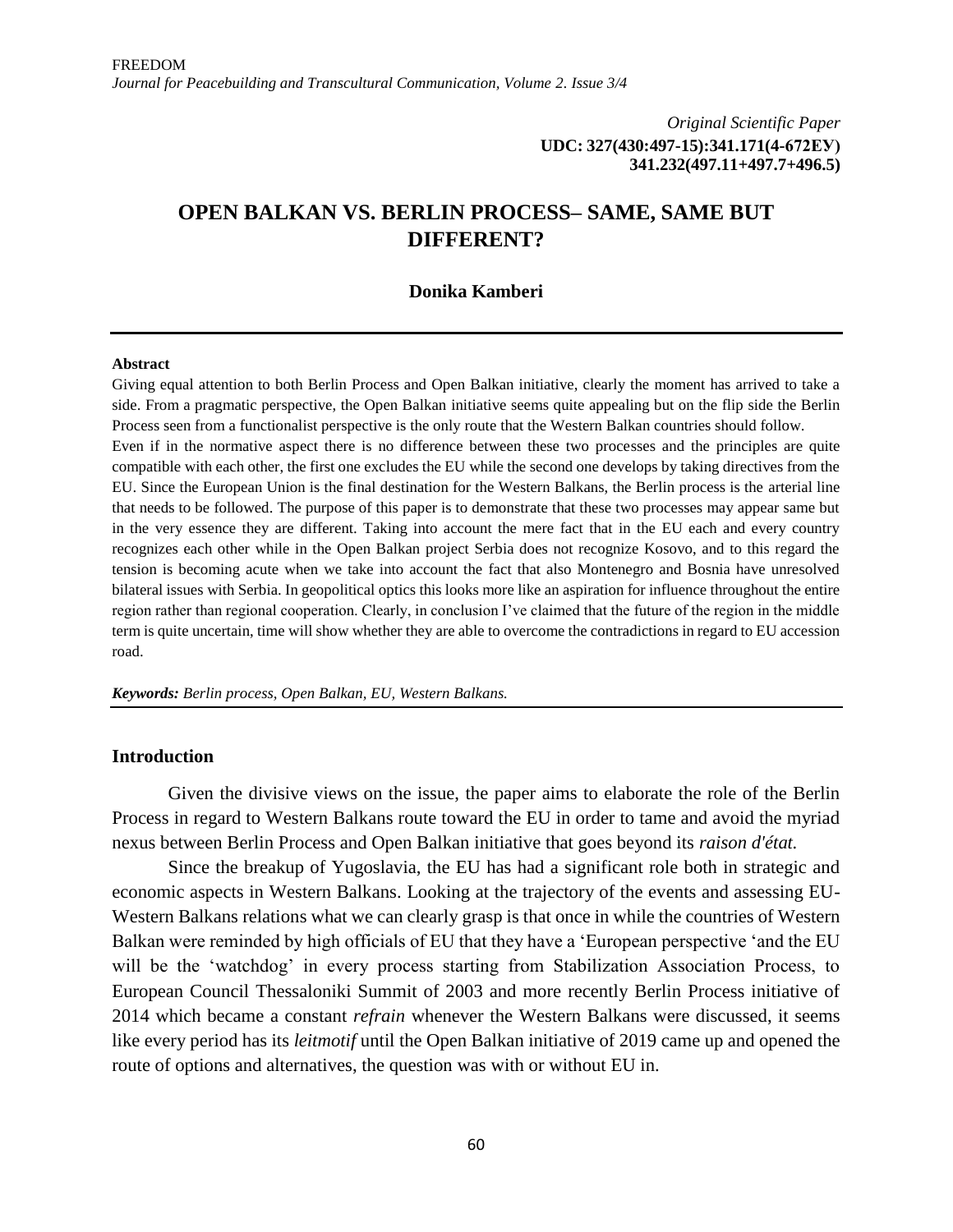A dichotomy lies at the heart of this paper. Are we having two parallel processes since both of them include the same principles and why do we need two analogues' processes?

The geopolitical significance of this part of Europe keeps it on the table for discussion both options, many scholars may agree that the answer lies in the inability of EU to do more since the history of past two decades was not so encouraging in this respect, from EU enlargement fatigue, to 'widening vs. deepening' dilemma. The problem-solving capacity of the EU is continually tested by the Western Balkan countries and their bilateral disputes which impede the effectiveness of the EU to act outside its borders. Western Balkans want change- that is beyond question. But the direction of change remains an open issue.

## **Understanding the Berlin Process**

 $\overline{\phantom{a}}$ 

The Berlin Process was initiated and launched by the German Chancellor Angela Merkel in 2014 to support Western Balkan countries to make progress in the reform process and resolve their bilateral disputes and internal issues, in order to achieve reconciliation within and between the societies in the region. $30$ 

In *prima facie,* the purpose of the Berlin Process is to advance the EU's agenda in these dimensions:

- Economic growth and connectivity;
- Good neighborly relations and regional cooperation;
- Civil society development and people-to-people connectivity.<sup>31</sup>

According to Musliu<sup>32</sup> the Berlin Process started as an intergovernmental diplomatic initiative and set out several broad and ambitious goals, such as stepping up regional cooperation, resolving bilateral questions for good neighborly relations and stability, strengthening good governance, carrying out reforms aimed at reinforcing the independence of the judiciary and increasing competitiveness, boosting investments and economic growth in the region as well as transport and connectivity in the energy, transport and digital sectors.

As we can grasp, the focus was put on economic and regional integration and political dispute, to this respect, Matteo Bonomi<sup>33</sup> claimed that the initiative turned out to be successful at the beginning taking into account fragile bilateral relations among countries of Western Balkans,

<sup>&</sup>lt;sup>30</sup> See Final Declaration by the Chair of the Conference on the Western Balkans, Berlin, 28 August 2014, [https://archiv.bundesregierung.de/archiv-de/meta/startseite/final-declaration-by-the-chairof-the-conference-on-the](https://archiv.bundesregierung.de/archiv-de/meta/startseite/final-declaration-by-the-chairof-the-conference-on-the-western-balkans-754634)[western-balkans-754634](https://archiv.bundesregierung.de/archiv-de/meta/startseite/final-declaration-by-the-chairof-the-conference-on-the-western-balkans-754634) Accessed on 26.10.2021

<sup>&</sup>lt;sup>31</sup> Flessenkemper, T. (2017). THE BERLIN PROCESS: RESILIENCE IN THE EU WAITING ROOM. In S. Lange, Z. Nechev, & F. Trauner (Eds.), Resilience in the Western Balkans (pp. 23–30). European Union Institute for Security Studies (EUISS). http://www.jstor.org/stable/resrep07086.7

<sup>32</sup>VjosaMusliu, «The Berlin Process for the Western Balkans. What is in a name? », The Journal of Cross-Regional Dialogues/La Revue de dialogues inter-régionaux [Enligne], 2/2021 - Special Issue Western Balkans, European Union and Emerging Powers, URL: https://popups.uliege.be/2593-9483/index.php?id=172.

<sup>33</sup>Bonomi, M. (2019). Off Track.: The EUʹs Re-engagement with the Western Balkans. IstitutoAffariInternazionali (IAI).<http://www.jstor.org/stable/resrep19665>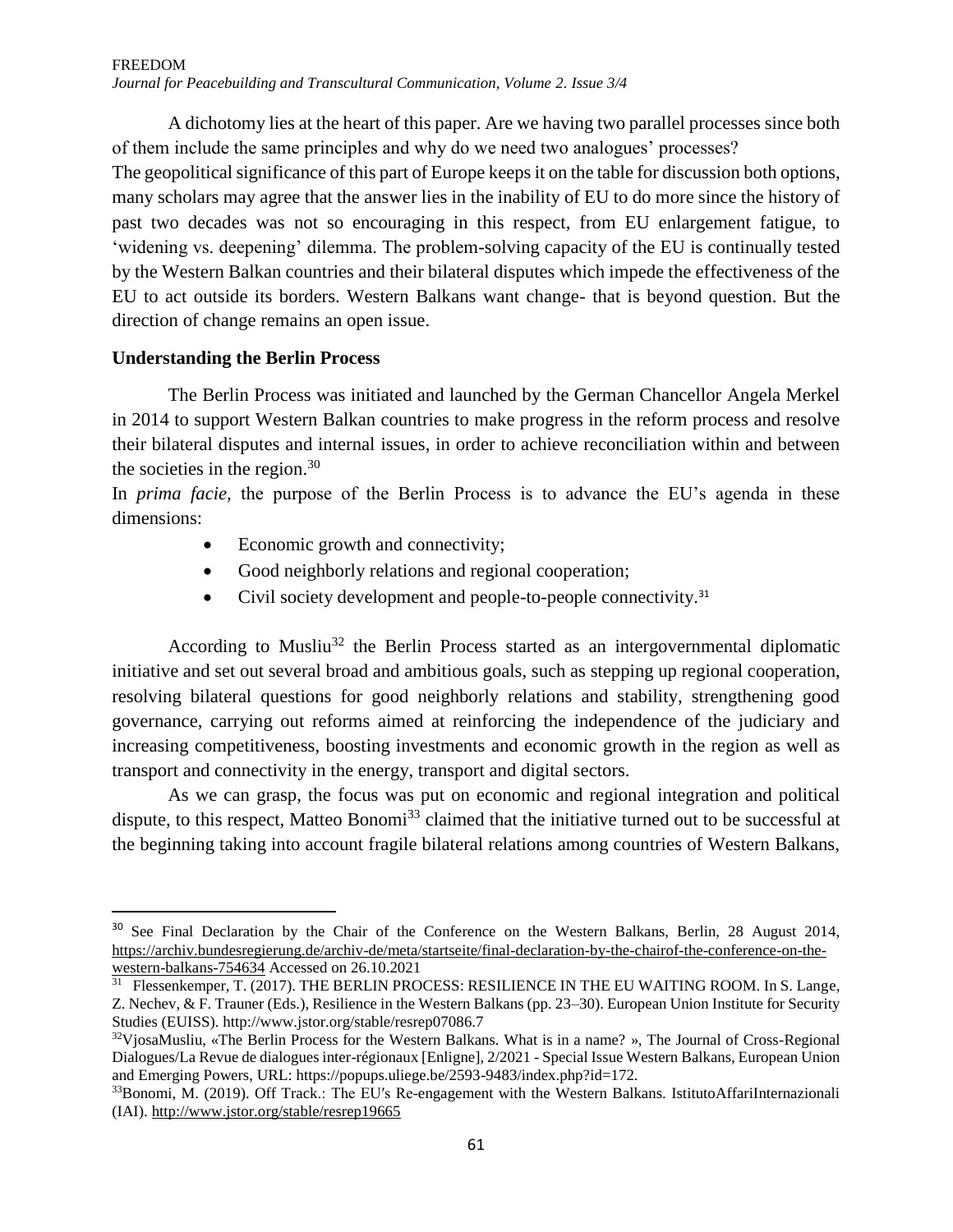there was an improvement in relations between Serbia and Albania, paving the way for the first visit in 68 years of an Albanian prime minister, Edi Rama, to Belgrade in November 2014.

Also, telecommunications have been one of the more positive areas in EU-facilitated dialogue between Pristina and Belgrade, in 2016 an agreement was reached and gave Kosovo its own international dialing code, while allowing a subsidiary of Serbia's state-owned Telekom Srbija to continue operating in Kosovo.<sup>34</sup>

To this regard, diplomacy triumphed once again in 2018 resulting with the Prespa Agreement in solving a long-term name dispute between Greece and Macedonia which was a precondition for Macedonia to join the EU.<sup>35</sup>

This rapid advance of relations among Western Balkan countries made us believe that there is light at the end of the tunnel, yet, the problem-solving capacity of the EU and its foreign policy effectiveness is continually tested by the *'Serbia and Kosovo question'.* 

From this functional starting point, Berlin Process is not trying to replace the EU's ill-functioning approach towards Western Balkans would-be Member States, as EU Commission<sup>36</sup> stated that:

"…*it seeks to supplement it and revitalize its dynamic. It was developed outside the enlargement framework in an ad hoc, more flexible mini-lateral format, but was nonetheless closely linked to the EU's overall enlargement strategy, in terms of both substance and objectives, and was recognized very quickly as contributing to its advancement*."

Thus, although the points above may seem as an institutionalized scheme of horizontal and non-coercive social coordination and cooperation among the states of the Western Balkans again, in practical terms they determine 'a normative framework' that the Western Balkans must follow under the umbrella of the EU.

If one had to make a tick in the box exercise, the Berlin Process points are not fulfilled yet, empirically this statement is surely over generalized but however the effect did indeed correspond with reality. As a result of EU inability to foster successful regional cooperation in the Western Balkans due to rigid bilateral relations between the countries of Western Balkans, once in a while the public opinion is presented with scenarios about border changes, non-papers, territorial exchange and land swap which in the very essence are dangerous and can only lead to instability because inability in practical terms means that there are other options and alternatives because the vacuum created by EU is exploited by Russia, China and Turkey for the geopolitical importance of this part of Europe a we'll see in the following sections.

If we were to evaluate all these components of the Berlin Process in a SWOT analysis table what we will hypothetically see is that the EU does not have a clear standpoint in regard to bilateral

 $\overline{\phantom{a}}$ 

<sup>34</sup> See BlakanInsight: D. Morina (2016) Kosovo and Serbia Reach Deal on Telecom Accessed on 09.11.20121 https://balkaninsight.com/2016/11/13/kosovo-and-serbia-reached-an-agreement-on-telecom-11-13-2016/

<sup>&</sup>lt;sup>35</sup>See Statement attributable to the Spokesman for the Secretary-General on Prespa Agreement, 13 February 2019, [https://www.un.org/sg/en/content/sg/statement/2019-02-13/statement-attributable-the-spokesman-for-the-secretary](https://www.un.org/sg/en/content/sg/statement/2019-02-13/statement-attributable-the-spokesman-for-the-secretary-general-prespa-agreement%20Accessed%20on%2026.10.2021)[general-prespa-agreement Accessed on 26.10.2021](https://www.un.org/sg/en/content/sg/statement/2019-02-13/statement-attributable-the-spokesman-for-the-secretary-general-prespa-agreement%20Accessed%20on%2026.10.2021)

<sup>&</sup>lt;sup>36</sup>The Commission stated in 2014 that "the Berlin Process can be instrumental for encouraging reforms and agreeing realistic priorities for core connectivity investments. It can also act as a spur to help resolve outstanding bilateral issues". European Commission, 8.10.2014. Enlargement Strategy and Main Challenges 2014–2015. COM (2014) 700 final, p. 17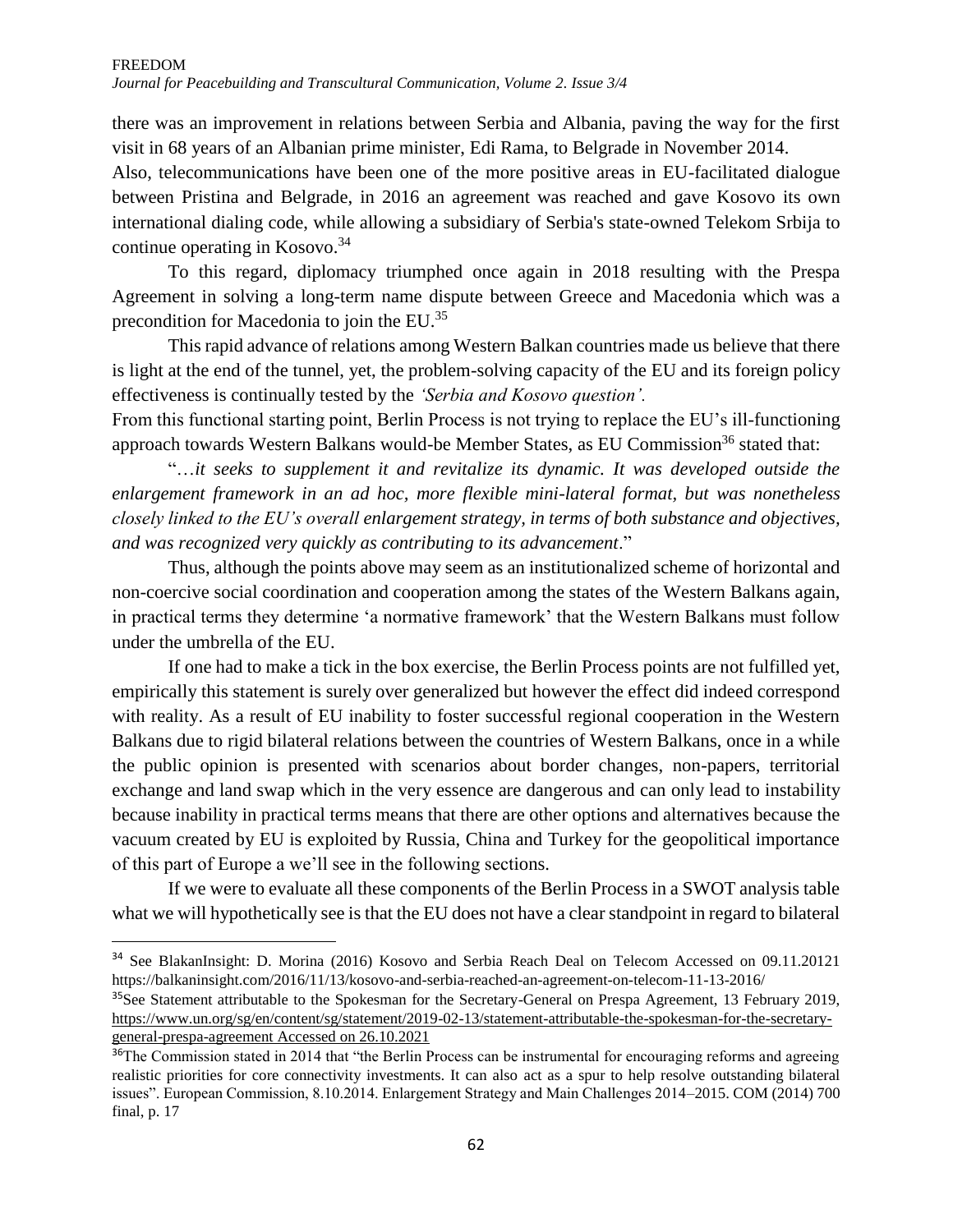dispute resolution the weaknesses will outweigh more than strengths. (Kosovo and Serbia case and Serbia-Bosnia case), if there is no final resolution it is folly to believe that there will be economic or civil society cooperation between these countries.<sup>37</sup>

Bilateral disputes and open cross-border hostility affected work of the Berlin Process, harming the spirit necessary for reaching agreements and delivering fast results.<sup>38</sup>

The most obvious problem is that unanimity requirements in European level, will prevent the enlargement process for so long, for this reason the Berlin Process as German Chancellor Angela Merkel made it clear that Germany will continue to support the region's EU aspirations and that this commitment will continue through the *Berlin Process*, the flagship diplomatic initiative launched in 2014 with the purpose of keeping the dynamics of EU integration on track.<sup>39</sup> She made it clear that the EU is only committed to the Berlin Process and no other regional initiative which operates outside the EU scheme, to this regard she implied that Berlin Process is the "centerpiece".

Beside the fact that the Berlin Process changed at profound fashion the overall political and economic atmosphere of Western Balkans countries, still Qorraj<sup>40</sup>claims that: *"it seems that some countries of the Western Balkans need the EU's direct support since regional initiatives and regional instruments cannot enforce or monitor reforms in the region".*

In line with this pessimistic view, the Berlin Process suffered a debacle when EU Commission president Jean-Claude Juncker announced a five-year moratorium on the union's admission of new members, that's when Euroscepticism began to grow among Western Balkan countries.<sup>41</sup>

To this regard, according to Cvijic<sup>42</sup> The enlargement fatigue became dominant when French and Dutch decided to veto the opening of EU adhesion negotiations with Albania and North Macedonia in October 2019, taking into account the fact that the two countries have enjoyed candidate status since 2014 and 2005 respectively. This decision triggered incomprehension and indignation across the Western Balkans and the EU.

What we actually have on the ground is a twilight zone for the Berlin Process to further occur, and often in these cases when scholars try to assess the current situation; they raise two questions: how and why. These questions start the search for causes that lead to consequences.

 $\overline{\phantom{a}}$ 

<sup>&</sup>lt;sup>37</sup>Kamberi, D. (2021). "EU's impact in fostering peace in Kosovo in post-independence period" Universita di Macerata, Italy, p.60.

<sup>&</sup>lt;sup>38</sup> See more, The Berlin Process for the Western Balkans: Gains and Challenges for Kosovo, Policy Report, Balkans Policy ResearchGroup, January 2018, p.24, at: goo.gl/XB5zJk

<sup>39</sup>VisarXhambazi, September 22, 2021, 'Merkel's Balkan Farewell More than Just Symbolic' <https://balkaninsight.com/2021/09/22/merkels-balkan-farewell-more-than-just-symbolic/> Accessed on 23.11.2021

<sup>40</sup>Qorraj Gazmend (2018), "Towards European Union or Regional Economic Area: Western Balkans at Crossroad", NašeGospodarstvo/Our Economy, March, 64(1), pp. 11-17.

<sup>41</sup>*Press corner*. (2014, July 15). European Commission - European Commission. Accessed October 27, 2021, from https://ec.europa.eu/commission/presscorner/detail/en/SPEECH\_14\_567

<sup>42</sup>Srdan Cvijic, (2021) 'France, the Western Balkans, and the EU: on the wave of skepticism' https://www.balcanicaucaso.org/eng/Areas/Balkans/France-the-Western-Balkans-and-the-EU-on-the-wave-ofscepticism-210254 Accessed on 28.11.2021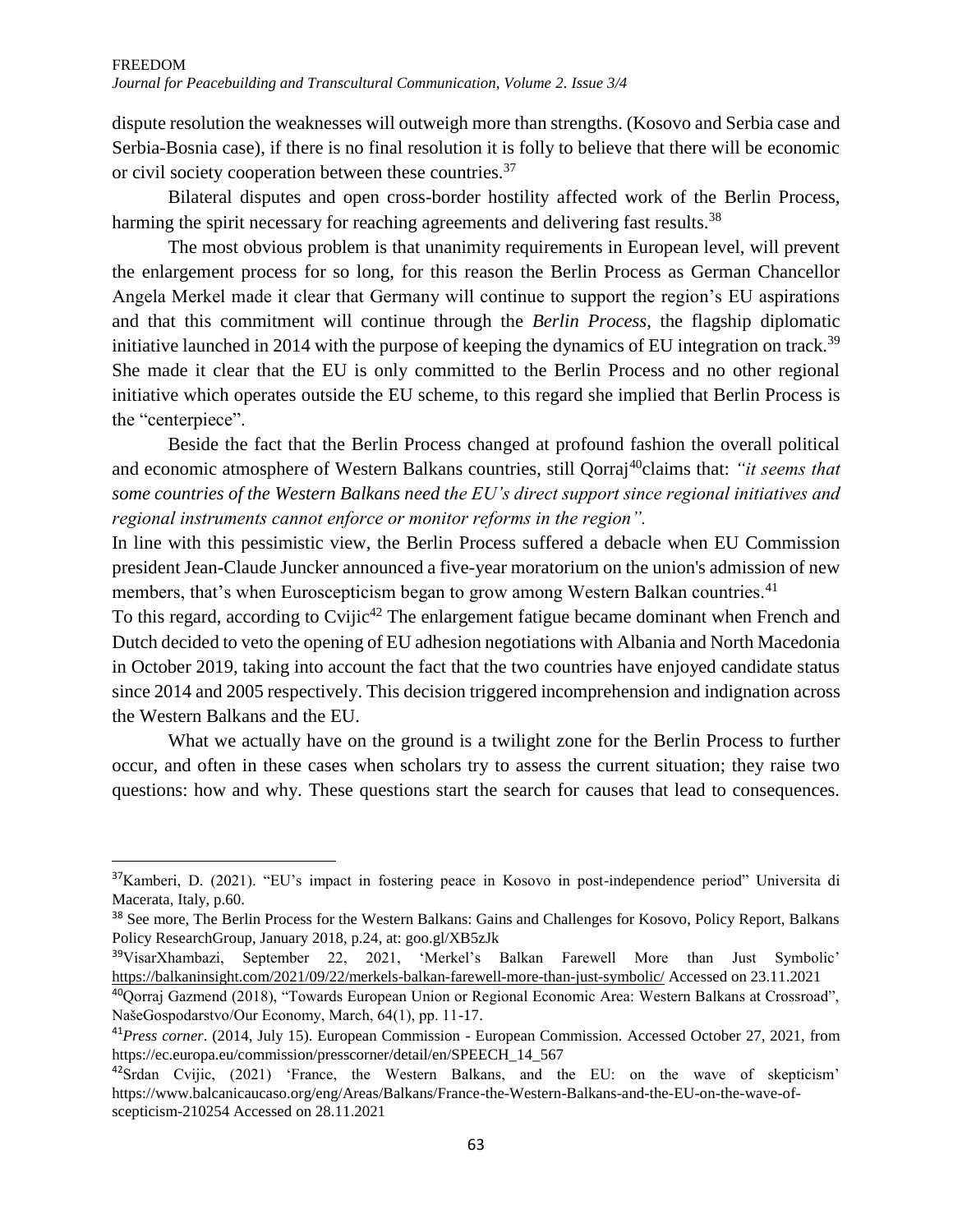Therein lies the chance for Western Balkan countries to opt for a different route outside the scope of EU integration. This new route leads us to the famous *'Open Balkan initiative'.*

The Open Balkan initiative, previously known as "Mini-Schengen," is an initiative championed by Serbian President Aleksandar Vučić, presently including Serbia, Albania, and North Macedonia. Its supporters assert that it is compatible with the German-initiated Berlin Process' Common Regional Market, though others disagree, these disagreements will be the object of the analysis.

## **'Open Balkan initiative' – the roots**

 $\overline{\phantom{a}}$ 

So, looming over all these issues a new option is just behind the corners; a new term recently entered the dictionary of International Relations: Open Balkan initiative often referred as Mini-Schengen. The concept generally refers to regional cooperation, to increasing trade and to improve bilateral relations between the member-states. <sup>43</sup>

In 2019, the leaders of Albania, North Macedonia and Serbia launched the Mini-Schengen (Open Balkan) initiative to boost regional cooperation in the region. This effort is largely seen as running in parallel with the Berlin Process but still lacks the explicit support of the EU and certainly the other Western Balkan countries.<sup>44</sup>

Hence, the Open Balkan initiative somehow implied that the EU is no longer the exclusive source of power within the region. Before having a closer look at the logic of both processes a brief history seems appropriate in this regard.

If the Berlin Process was closely linked with the EU, the Open Balkan initiative is linked with Western Balkans themselves; they will remain 'the masters' of the agreements. One may ask how the whole open Balkan idea came to life.

According to Simic<sup>45</sup> The original idea was to create a smaller version of the Schengen Area in the Balkans to promote regional and economic cooperation among Western Balkan countries while they await progress on EU enlargement. This idea was announced by the leaders of Serbia, North Macedonia and Albania - Aleksandar Vučić, Zoran Zaev and Edi Rama, respectively - who signed the mini-Schengen declaration on October 10, 2019, in Novi Sad, Serbia. The mini-Schengen is based on four fundamental freedoms: goods, capital, services and people.

The reasons behind this show as I previously mentioned in bold lines are mainly related with Albania and North Macedonia, they had been waiting to begin the process of accession negotiations with the EU for years but were left on hold despite strong efforts both in domestic level and regional cooperation. Also, the relations between Kosovo and Serbia fell almost in a 'frozen conflict', no progress in EU-facilitated dialogue, Serbia started the campaign of

<sup>&</sup>lt;sup>43</sup>See Joint statement of the leaders of "Open Balkan", Skopje, 29 July 2021 https://vlada.mk/node/26063?ln=en-gb Accessed on 27.10.2021

<sup>44</sup>VisarXhambazi, September 22, 2021, 'Merkel's Balkan Farewell More than Just Symbolic' ://balkaninsight.com/2021/09/22/merkels-balkan-farewell-more-than-just-symbolic/ Accessed on 23.11.2021

<sup>&</sup>lt;sup>45</sup>JulijaSimić, "Three countries agree mini Schengen in the Balkans," Euractiv, October 11, 2019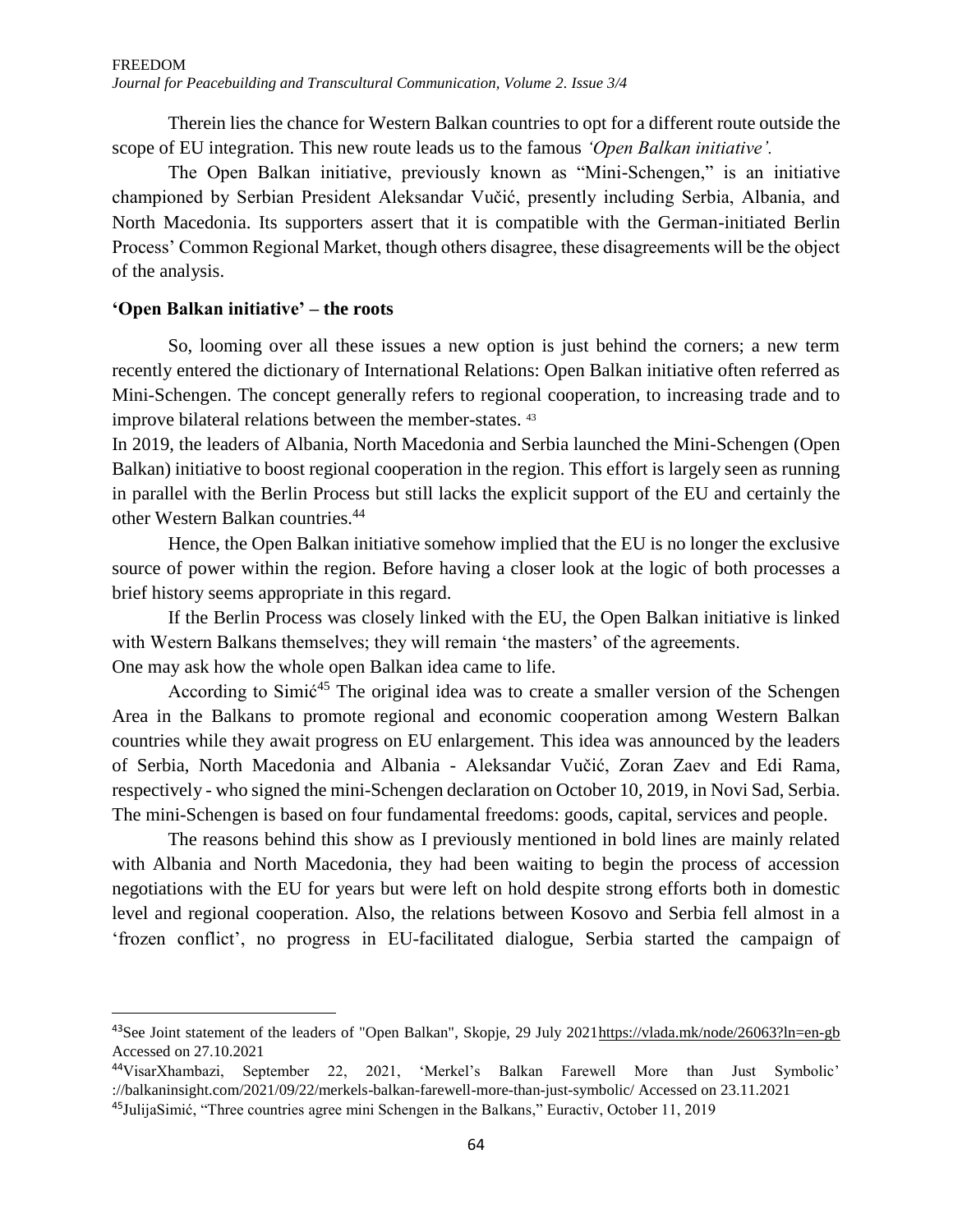withdrawing recognition of Kosovo, also blocking Kosovo in joining Interpol and as a counter response Kosovo imposed a 100% tariff on Serbian goods.<sup>46</sup>

It is not accidental the fact that Serbia, North Macedonia and Albania were the initiators and first to agree about this project, even though I want to distance myself from biased arguments, a remaining puzzle is still here, in the conditions of current geopolitical reality you cannot literally read the on-going atmosphere without being influenced by global events, sometimes a change in leadership may change the whole route of the process, to this regard the case when Kosovo and Serbia made a *U-turn* under Trump administration (Washington agreement).

On the other hand, there is also a powerful argument that the roots are mainly founded on the EU's lack of appetite to play a more proactive role in the Balkans.

Turning to the issue in question in this paper, something other than the dichotomy of homogeneity of these processes is of equal importance: the issue of who benefits from this initiative and who is the bulwark?

In this logic there are some factors that need to be observed; first in economic aspect that is going to benefit more from the new regional architecture and the second point must be observed through political lenses of how Kosovo fits in the Open Balkan initiative, that's why at its heart the claim *'same, same but different'* seems to flow as it follows.

## **Discussion**

 $\overline{\phantom{a}}$ 

In this part I am to specify the character of these processes and to offer an account of their dynamics. By situating the whole debate in the context, in this section I would like to anticipate the pedigree of the Open Balkan initiative albeit the discussion may not be sufficient to furnish the readers with a comprehensive understanding of the actual situation in the region, since no light has yet been shed upon this issue because of actual political matrix that interacts in the region.

To navigate in this direction, crucial to this picture is a discussion as we see a growing drift between proponents of Berlin Process and opponents of Open Balkan initiative and vice versa.

So, what can be the outcome of this duel, in principle the countries supporting Open Balkan argument is not fully stable and relevant, it is more a clash of ambitions and interest rather than regional cooperation, in purely technical terms the Berlin Process is the essential engine for regional and European integration, Berlin Process- has been a defender or bulwark of Western Balkans.

It is obvious to anyone that deals with such issues that the stability of Western Balkans depends on two factors: the people who live there, are they willing to co-exist peacefully and the Europe as Ismail Kadare would say (Atlantic Europe) in his famous writing 'The Balkans: Truths and untruths'.<sup>47</sup>

<sup>46</sup>VisarXhambazi, "EU Initiatives Signal No Breakthrough in Kosovo-Serbia Dialogue, Democracy for Development Institute, December 2019.

<sup>47</sup>I.Kadare (2001). 'The Balkans: truths and untruths. *The Southern Balkans: Perspectives from the Region* (Chaillot Paper, p.5) Institute for Security Studies Western European Union DOI: [https://www.iss.europa.eu/sites](https://www.iss.europa.eu/sites%20/default/files/EUISSFiles/cp046e.pdf%20Accessed%20on%2015.11.2021)  [/default/files/EUISSFiles/cp046e.pdf Accessed on 15.11.2021](https://www.iss.europa.eu/sites%20/default/files/EUISSFiles/cp046e.pdf%20Accessed%20on%2015.11.2021)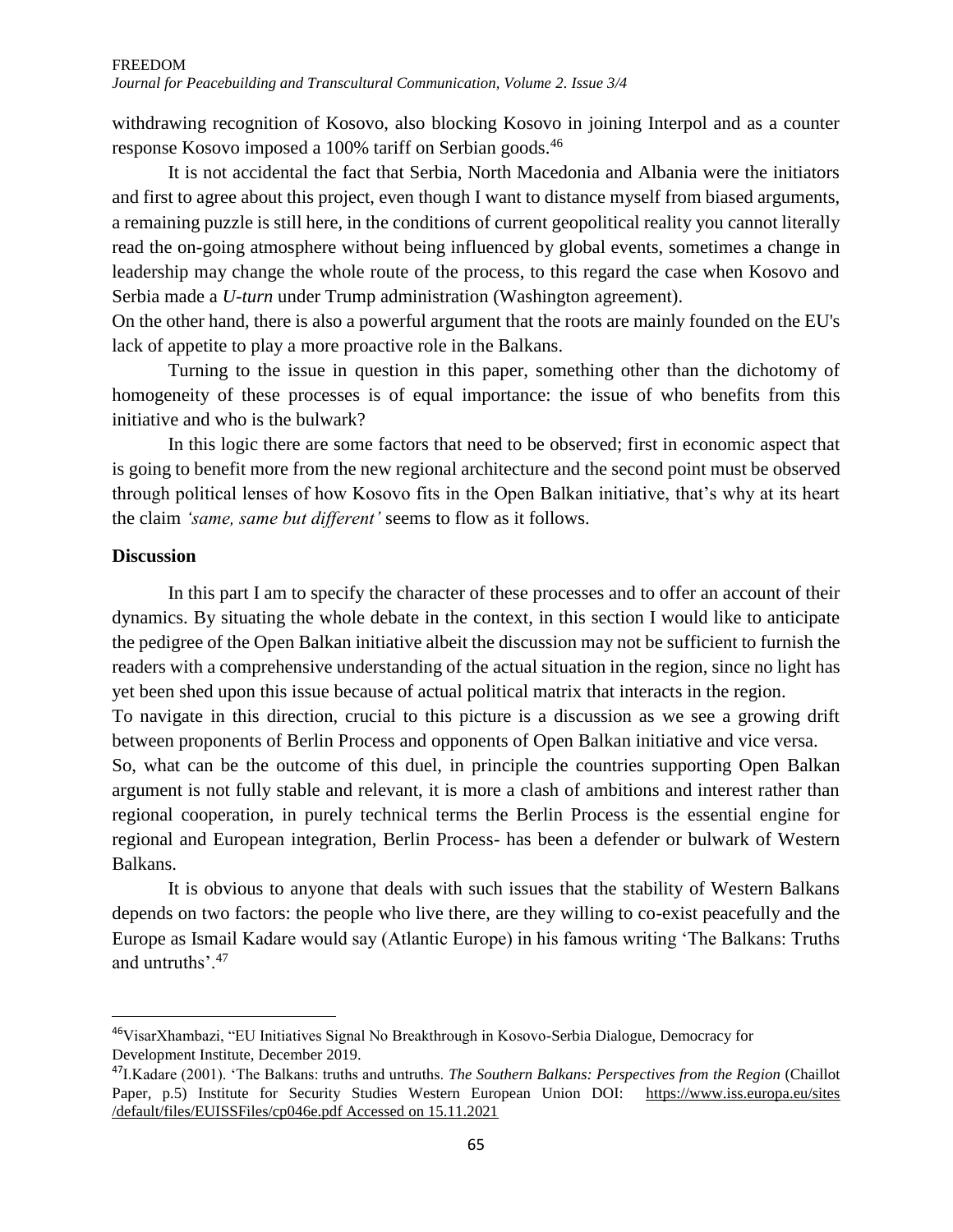## **Opponents-EU-Proponents Differing interpretations of Open Balkan**

 $\overline{a}$ 

Sandwiched between opponents and proponents, the role of the EU in this regard is to take a side and either opt for the Berlin Process or Open Balkan.

Obviously, on line of reasoning, it is of a great importance to dilute the interpretations that have been developed recently about the Open Balkan and there are credible reasons to analyze passages of opponents and proponents of Open Balkan initiative.

The immediate question that comes to our mind is can the 'Open Balkan project' succeed without the half of the region, actually the game is 3 vs. 3, since Montenegro, Kosovo and Bosnia strongly oppose the project proposed by Rama-Vucic-Zaev.

So far, the loudest critic of the Open Balkan has been Kosovo's prime minister, Albin Kurti. For Euro news Albania, Prime Minister of Kosovo, Kurti stated that:

*"When they say Open Balkan, open for whom? Because we would need to be part of the European Union, not the Russian Federation or China. We oppose this kind of tendency. In order to have an open and free Balkan, Serbia will need to change first."* <sup>48</sup>

Echoing his interview, he implies that he has doubts about Balkan's self-sufficiency capacity and the final agreement with Serbia must be reached under the umbrella of the EU and Berlin Process. He believes that no regional initiative can be successful without the European Union's involvement, that's why the Berlin Process remains the main track towards EU integration.

Such rhetoric was being used even by Montenegro and Bosnia they saw no particular benefits from it, as easing travel and trade are already covered by the wider  $CEFTA^{49}$  agreement, and by bilateral agreements between the region's countries.<sup>50</sup>

What is quite clear, is that Kosovo does not want in any circumstances, to replace its Euro-Atlantic perspective with any regional initiative proposed by Serbia, in current circumstances where Serbia does not recognize the independence of Kosovo, when EU-facilitated dialogue between Pristina and Belgrade is in a critical phase, Serbia is leading a successful derecognition campaign for Kosovo, Serbia blocks Kosovo in joining international organizations (the case of

<sup>48</sup> See Euronews Albania (07.11.2021), For it to be an Open Balkan, Serbia will need to change first, said Kurti [https://euronews.al/en/kosovo/2021/11/07/for-it-to-be-a-free-and-open-balkan-serbia-will-need-to-change-first-said](https://euronews.al/en/kosovo/2021/11/07/for-it-to-be-a-free-and-open-balkan-serbia-will-need-to-change-first-said-kurti/)[kurti/](https://euronews.al/en/kosovo/2021/11/07/for-it-to-be-a-free-and-open-balkan-serbia-will-need-to-change-first-said-kurti/) Accessed on 11.11.2021

<sup>&</sup>lt;sup>49</sup> See CEFTA's legal documents and Agreement on amendment of and accession to the Central European Free Trade Agreement: https://cefta.int/legal-documents/

CEFTA 'agreement provides removal of trade barriers in the South-eastern Europe harmonization of tariff and other administrative regulations with the standards of the World Trade Organization, introduces arbitration for dispute resolution and the rule of diagonal cumulation. As any other agreement, it is the result of compromise, which means that it has both advantages and drawbacks. Nevertheless, it is expected that it will strongly influence the mutual trade of the countries of South-eastern Europe and promote their process of integration into the European Union.'

<sup>50</sup> See Balkan Insights (July 29. 2021) Balkan 'Mini-Schengen' Leaders Eye Open Borders by 2023, Sinisa Jakov Marusic <https://balkaninsight.com/2021/07/29/balkan-mini-schengen-leaders-eye-open-borders-by-2023/> Accessed on 10.11.2021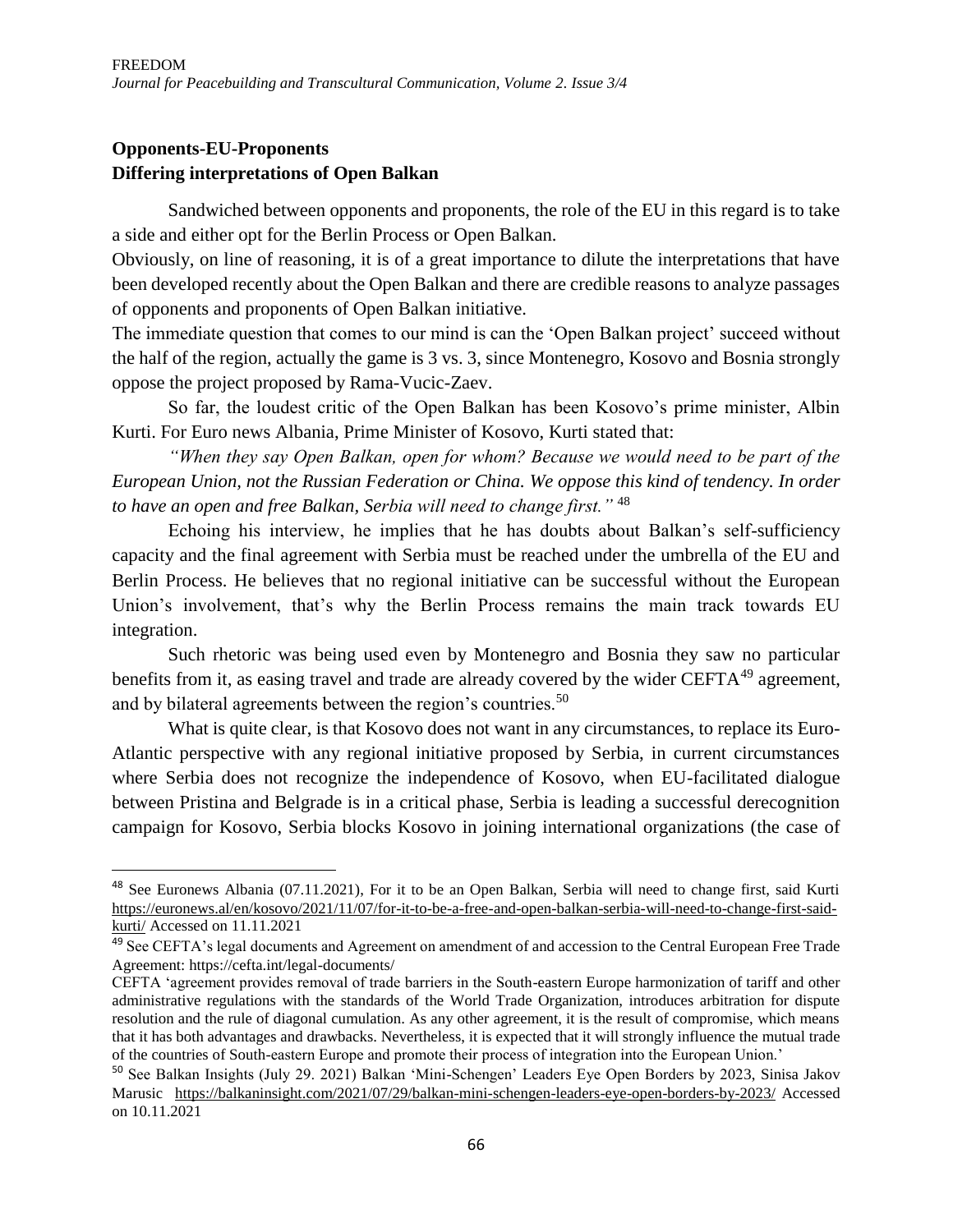# FREEDOM

*Journal for Peacebuilding and Transcultural Communication, Volume 2. Issue 3/4*

Interpol) when we take into account all these indicators what we are left to say in this respect is that Serbia must be open to Kosovo first, in a sense that Serbia has to recognize travel documents, customs stamps, academic diplomas and certificates of Kosovo and move ahead, because Serbia's EU accession requires good neighborly relations as defined in *Chapter 35* of Brussels Agreement, until Serbia recognizes Kosovo and abandons its opposition to Kosovo's statehood, Serbia will not make progress towards EU accession. In my previous research on the matter, I have seen consistently the tendency of Serbia to avoid the Brussels Agreement, in particular Chapter 35<sup>51</sup> that implies recognition, to this regard due to the lack of consensus among EU member states, and due to ambiguities in terms of the EU-facilitated dialogue that we've spent years and years talking about diplomas and license plates and the dialogue led us nowhere because the mediation architecture must change and include both EU and US representatives as co-chairs of the mediation, because diplomatic initiatives in the Balkans have succeeded only when the United States takes a proactive diplomatic and security role in the region, in close cooperation with the European Union; and when outside powers such as Russia pursue constructive, rather than destructive role. But actually, the reality on the ground in regard to Western Balkans is different, the above elaboration tells us that Serbia is exploiting the vacuum created by the EU, due to the lack of consensus on the European level. But my critique goes further, even Bosnia and Montenegro strongly oppose Open Balkan initiative, to this regard according to Vladimir Gligorov:<sup>52</sup>

*"Montenegro does not want to take what might appear to be a detour to EU accession, while Bosnia and Herzegovina meanwhile do not want to join anything that looks like it's being dominated by Serbia, and Kosovo wants to be treated equally, as a sovereign state, which is not the case"*.

It is precisely this juxtaposition – which I think makes this duel very seductive to be discussed. On the other hand, the proponents of the Open Balkan initiative collectively elide those interpretations and their assumptions on this score seem overly sanguine, they assert that Open Balkan is compatible with the German-initiated Berlin Process' Common Regional Market.

Both Montenegro and Bosnia do not see any added value in the Open Balkan initiative, as all aspects of economic integration are already covered by the CRM, rendering the Open Balkan redundant. As a counter reaction about different interpretations on the matter, Prime Minister of Albania, Edi Rama was asked why there was a need for a second process to speed up a first, when Albania channeled all the energy and resources into the Berlin Process.

*"I don't know how many times I have to reiterate it, but I will reiterate it for as long as it takes. There is no second process which is competing against the first or even less so, goes against* 

l

<sup>&</sup>lt;sup>51</sup> In the EU negotiating framework, the objective for Chapter 35 is defined as comprehensive normalization of relations between Serbia and Kosovo "in the form of a legally binding agreement (…) with the outlook of both sides being capable of fully exercising their rights and fulfilling their obligations".

<sup>&</sup>lt;sup>52</sup> Vladimir Gligorov is a senior research associate at Vienna Institute for International Economic Studies

See Nikola Đorđević (2021). Can the Open Balkans project succeed without half of the region? *Emerging Europe*  <https://emerging-europe.com/news/can-the-open-balkans-project-succeed-without-half-of-the-region/> Accessed on 13.11.2021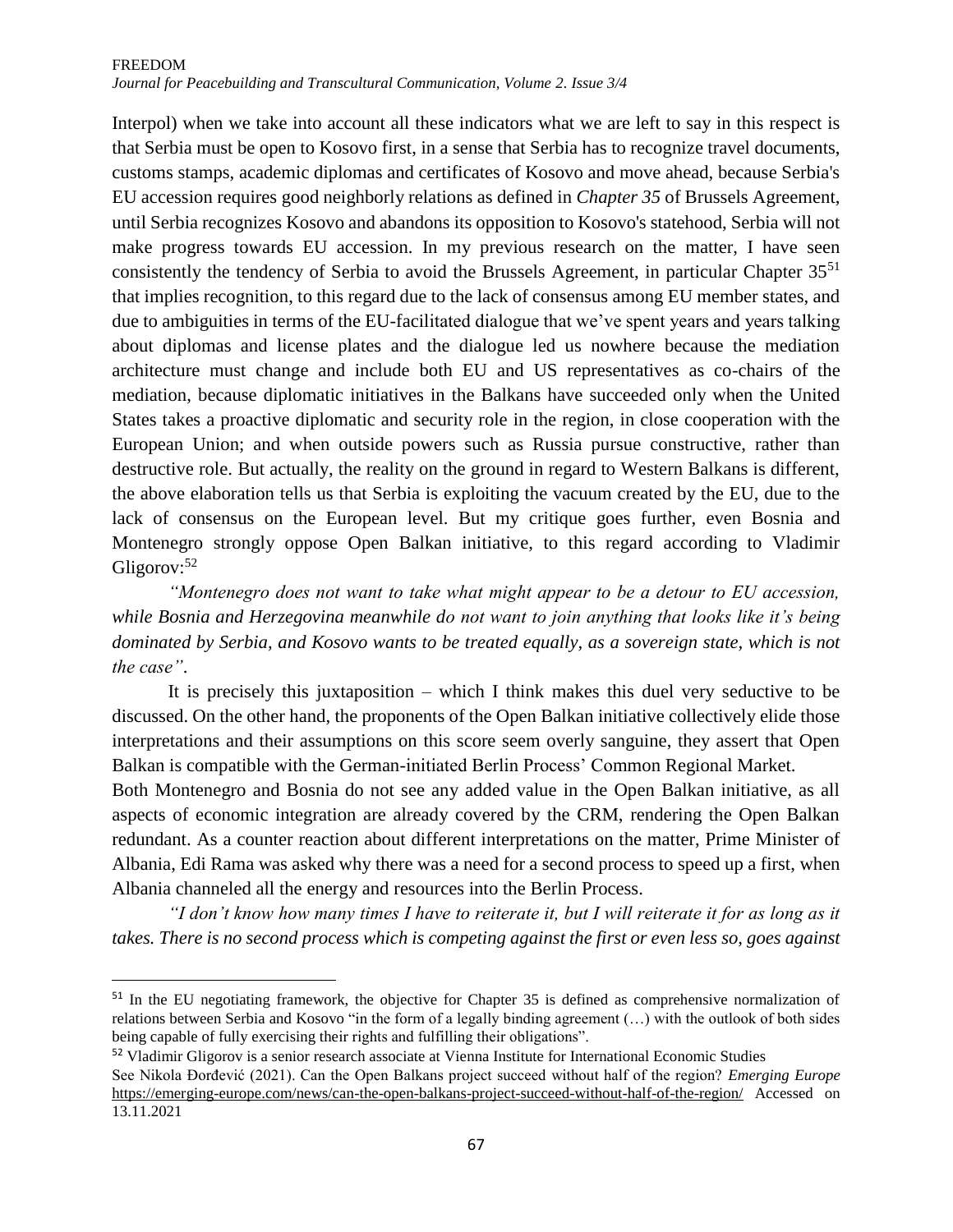*the first… We do not have to deal with two processes here. The only difference is that the Berlin Process is led by our friends and partners who have thousands and one problems of their own and actually don't wake up with the question of how the Berlin Process is proceeding… But we are here, and when we are waking up in the morning, we are wondering how our economy is doing today, how our trade is doing today. These are the questions we pose ourselves".<sup>53</sup>*

Simplifying grossly, he maintains that Open Balkan it's not in contrary with the Berlin Process but indeed an instrument to somehow accelerate the Berlin process since EU lacks consensus when it comes to EU enlargement, with pessimistic tones in a roundabout way he says that 'we have to take care of our own fate'.

Along similar lines seen from a the purely economic perspective, through the so called *'economy first approach*' the new form of regional cooperation could have a positive income on Serbia since Serbia is the largest producer in the region, to this end for the states opposing Open Balkan, they claim that Serbia has expansionist vision and through economic dominance wants to have political influence as well.

In this regard Toby Vogel<sup>54</sup>, believes that for the likes of Rama and Vučić, the Open Balkan initiative is indeed a publicity stunt aimed to show off their personal power and contrast it with the EU's impotence in the region. He further claims that: *"Vučić's ambition is bigger. He sees himself as the regional leader and of course being leader of all Serbs is helpful in all that, but as soon as it clashes with his regional ambition, I think he's going to go for the regional role"*

We can grasp his new role even in the vaccine story, where it's been very clear that the message was, 'we can do stuff where the EU has failed,' taking into account the mere fact that Serbia is trying to send some messages through *'vaccine diplomacy'.*

It is worth mentioning that Balkan countries eager to demonstrate their Euro-Atlantic orientation initially declared they would not accept Chinese or Russian vaccines (neither of which have been approved by the European Union's medicines regulator), signaling they would wait for access to Western vaccines. Serbia, despite its stated desire to join the European Union, took the opposite approach, becoming the first European country to approve the use of China's Sinopharm vaccine. To this regard, China's and Russia's vaccine exports to Serbia and elsewhere came with soft-power messages, with politicians praising mutual friendship and criticizing the EU for not coming to the rescue when it was needed the most.

The hypocrisy of all these stories, saying something and doing something else, along this trajectory Serbia has played an ambidextrous game in the region, by working closer with China and Russia, and at the same time enjoying generous EU assistance, Serbia has proactively positioned itself to reap benefits from geopolitical competition.

 $\overline{\phantom{a}}$ 

<sup>53</sup> See European Western Balkans- Srbija (28. 09. 2021), Differing interpretations of Open Balkan brought up again during von der Leyen's visit to Albania [https://europeanwesternbalkans.com/2021/09/28/differing-interpretations-of](https://europeanwesternbalkans.com/2021/09/28/differing-interpretations-of-open-balkan-brought-up-again-during-von-der-leyens-visit-to-albania/)[open-balkan-brought-up-again-during-von-der-leyens-visit-to-albania/](https://europeanwesternbalkans.com/2021/09/28/differing-interpretations-of-open-balkan-brought-up-again-during-von-der-leyens-visit-to-albania/) Accessed on 11.11.2021

<sup>&</sup>lt;sup>54</sup>Toby Vogel is an analyst at the [Democratization](http://www.democratizationpolicy.org/) Policy Council, a Berlin-based think-tank. See: Democratization Policy Council – [An initiative for accountable democratization policy worldwide](http://www.democratizationpolicy.org/)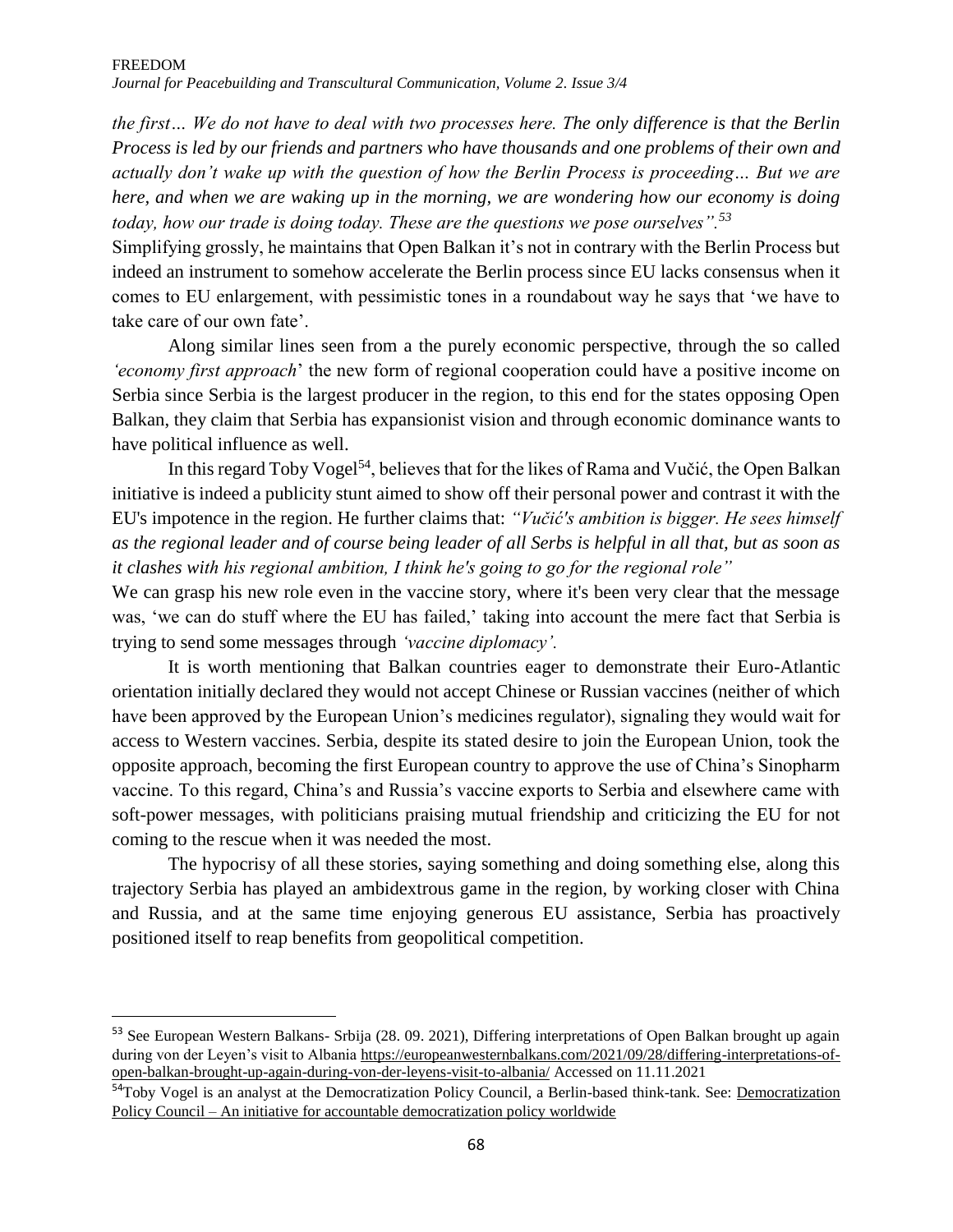## **Conclusions**

In light of the current situation, it should not go unnoticed of what the future may hold for the Western Balkans in relation to EU, hence the focus lies in the political architecture of this part of Europe, needless to say, nowadays circumstances makes us believe that this region will be 'in limbo' for a long time, unless they liberate themselves from fantasies of the past, it seems that in this region there are still some *'unfinished businesses'* between Western Balkan states, they are not willing to reach compromises and build good neighborly relations with each other, the cases such as (Kosovo-Serbia dispute), (North Macedonia-Bulgaria\*), (Serbia-Bosnia and Herzegovina), but it is beyond the scope of the paper to examine case-by-case disputes between states of the Western Balkans because there are other questions to bear in mind especially concerning this debate.

In recent years the issue of Western Balkans and more particularly the plurality of claims in regard to EU accession has been the dominant theme among the scholars of international relations. In this paper I have developed a critical perspective when it comes to European Union enlargement policy toward Western Balkans, at the beginning of my argument I've argued that Berlin Process it is the only route and the arterial line which Western Balkan countries aspiring EU should follow, even though the reality on the ground seems to be very pessimistic.

Reading this paper, one cannot help but ask the *naïve* question: *"Why does the EU eschew its role in regard to the Western Balkans?"*

Skeptics are quick to point out that some EU member states are driven by their interests but taking this argument a step further, realists are aware of the fact that recently, the geopolitical approach to the enlargement is at a crossroad, seen in a broader context in which power politics prevails, taking into account the fact that Russia maintains strong relations with Serbia and Republika Srpska and uses its influence often to obstruct the EU's objectives. China looks at the Western Balkans as an important element of its Belt and Road initiative and has massively increased its investments and presence. Turkey and a number of Arab countries are engaged in Bosnia, Kosovo and Albania. And the US, which used to coordinate its diplomatic activities closely with the EU, does so much less under the current administration. In all of this discussion, admittedly the similarities and continuities of both processes operate at a high level of abstraction, that's why they require a careful translation of the general atmosphere in domestic level and global implications that they might have, for this reason one may find it hard to come with any easy general conclusion. Even the question raised by the title it's a dilemma, but it is in nature of dilemmas that they have no easy solutions, in essence, then it is not an exaggeration to say that I have already indicated that both Berlin Process and Open Balkan are underspecified and sometimes ambiguous, so their use in different contexts might simply be a reflection of different understanding of what they mean. On the flip side of this criticism, I put the emphasis on economic dominance; these bilateral issues won't be resolved through a purely economic approach. Amidst all these upheavals time, is the best teacher, it will show whether the Western Balkans are able to overcome contradictions and become align with Euro-Atlantic values and understand the mere fact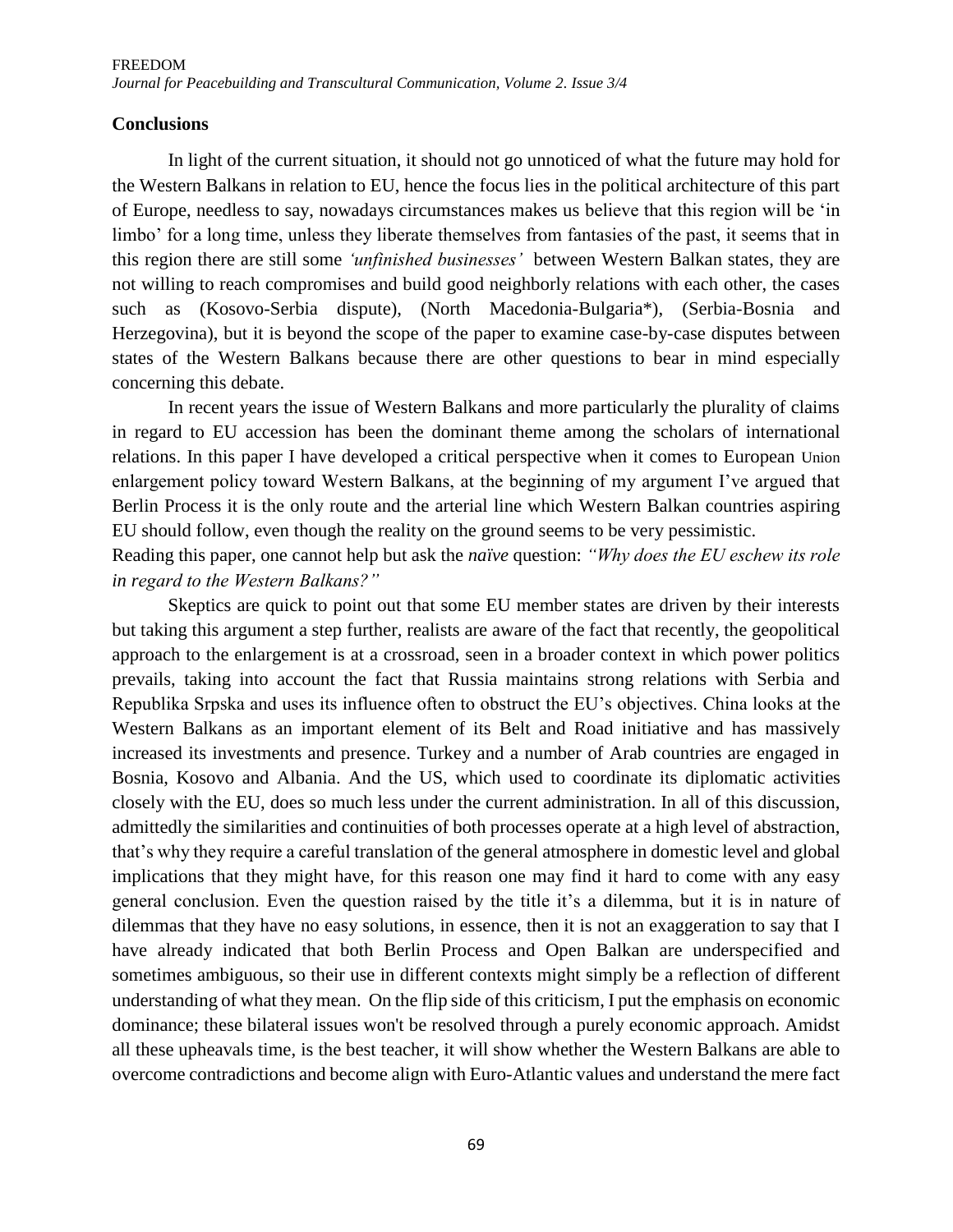that you cannot avoid reality, often when '*political issues get too tough, they play with 'economy first approach'.*

## **References:**

- [1]. Final Declaration by the Chair of the Conference on the Western Balkans, Berlin, 28 August 2014, [https://archiv.bundesregierung.de/archiv-de/meta/startseite/final](https://archiv.bundesregierung.de/archiv-de/meta/startseite/final-declaration-by-the-chairof-the-conference-on-the-western-balkans-754634)[declaration-by-the-chairof-the-conference-on-the-western-balkans-754634](https://archiv.bundesregierung.de/archiv-de/meta/startseite/final-declaration-by-the-chairof-the-conference-on-the-western-balkans-754634) Accessed on 26.10.2021
- [2]. Vjosa Musliu, «The Berlin Process for the Western Balkans. What is in a name? », The Journal of Cross-Regional Dialogues/La Revue de dialogues inter-régionaux [En ligne], 2/2021 - Special Issue Western Balkans, European Union and Emerging Powers, URL : [https://popups.uliege.be/2593-9483/index.php?id=172.](https://popups.uliege.be/2593-9483/index.php?id=172)
- [3]. Bonomi, M. (2019). Off Track.: The EUʹs Re-engagement with the Western Balkans. IstitutoAffariInternazionali (IAI). http://www.jstor.org/stable/resrep19665
- [4]. Statement attributable to the Spokesman for the Secretary-General on Prespa Agreement, 13 February 2019, https://www.un.org/sg/en/content/sg/statement/2019-02- 13/statement-attributable-the-spokesman-for-the-secretary-general-prespa-agreement Accessed on 26.10.2021.
- [5]. Flessenkemper, T. (2017). THE BERLIN PROCESS: RESILIENCE IN THE EU WAITING ROOM. In S. Lange, Z. Nechev, & F. Trauner (Eds.), Resilience in the Western Balkans (pp. 23–30). European Union Institute for Security Studies (EUISS). http://www.jstor.org/stable/resrep07086.7
- [6]. European Commission: Enlargement Strategy and Main Challenges 2014–2015. COM (2014) 700 final, p.
- [7]. Kamberi, D. (2021). "EU's impact in fostering peace in Kosovo in postindependence period" Universita di Macerata, Italy, p.60.
- [8].VisarXhambazi, September 22, 2021, 'Merkel's Balkan Farewell More than Just Symbolic' https://balkaninsight.com/2021/09/22/merkels-balkan-farewell-more-than-justsymbolic/ Accessed on 23.11.2021
- [9]. Qorraj Gazmend (2018), "Towards European Union or Regional Economic Area: Western Balkans at Crossroad", NašeGospodarstvo/Our Economy, March, 64(1), pp. 11- 17.
- [10]. Press corner. (2014, July 15). European Commission European Commission. Accessed October 27, 2021, from [https://ec.europa.eu/commission/presscorner/detail/en/](https://ec.europa.eu/commission/presscorner/detail/en/%20SPEECH_14_567)  [SPEECH\\_14\\_567](https://ec.europa.eu/commission/presscorner/detail/en/%20SPEECH_14_567)
- [11]. SrdanCvijic, (2021) 'France, the Western Balkans, and the EU: on the wave of skepticism' [https://www.balcanicaucaso.org/eng/Areas/Balkans/France-the-Western-](https://www.balcanicaucaso.org/eng/Areas/Balkans/France-the-Western-Balkans-and-the-EU-on-the-wave-of-scepticism-210254%20Accessed%20on%2028.11.2021)[Balkans-and-the-EU-on-the-wave-of-scepticism-210254 Accessed on 28.11.2021](https://www.balcanicaucaso.org/eng/Areas/Balkans/France-the-Western-Balkans-and-the-EU-on-the-wave-of-scepticism-210254%20Accessed%20on%2028.11.2021)
- [12]. See Joint statement of the leaders of "Open Balkan", Skopje, 29 July 2021https://vlada.mk/node/26063?ln=en-gb Accessed on 27.10.2021
- [13]. Visar Xhambazi, September 22, 2021, 'Merkel's Balkan Farewell More than Just Symbolic'://balkaninsight.com/2021/09/22/merkels-balkan-farewell-more-than-justsymbolic/ Accessed on 23.11.2021
- [14]. JulijaSimić, "Three countries agree mini Schengen in the Balkans," Euractiv, October 11, 2019